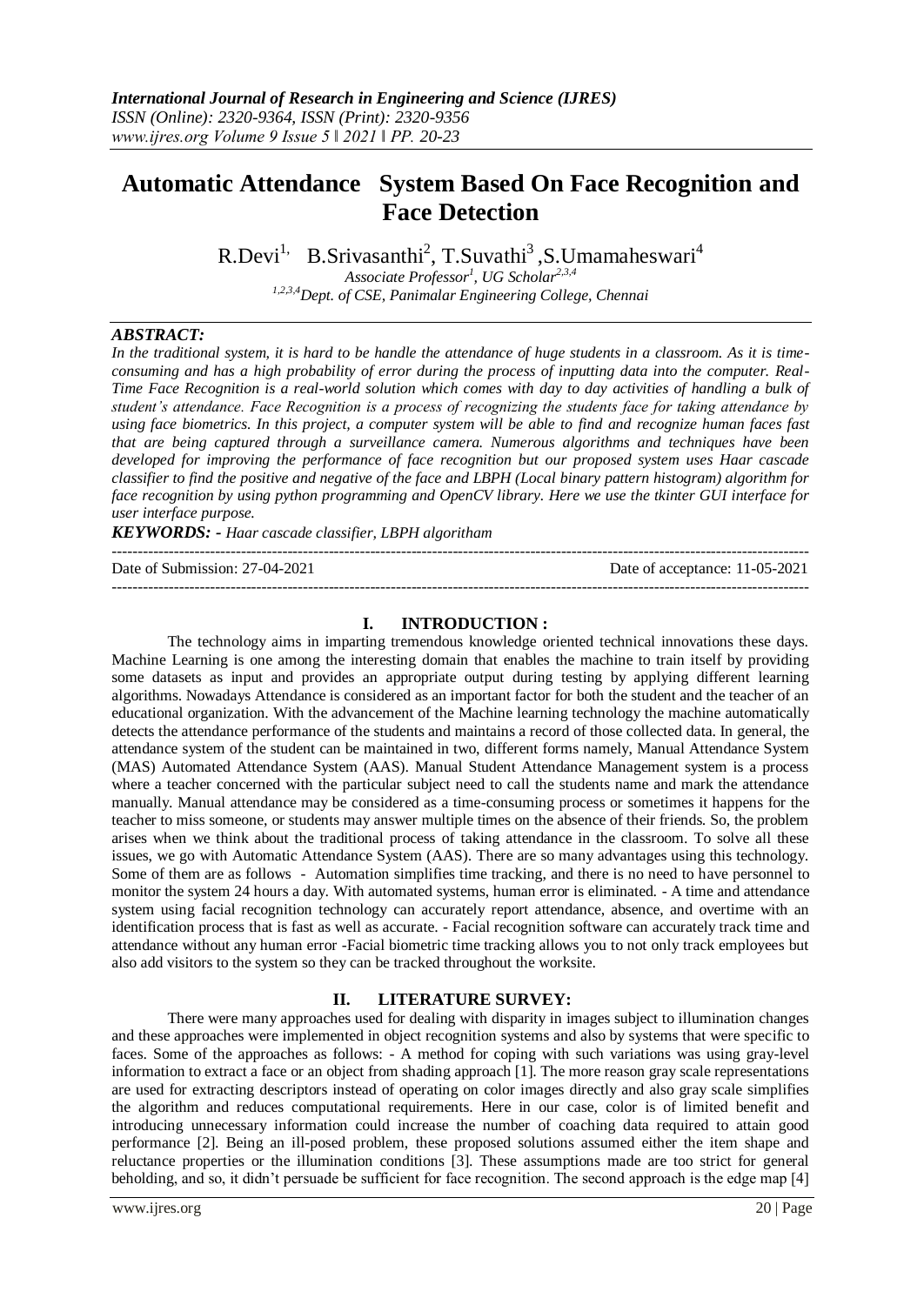of the image which could be a useful object representation feature that's insensitive to illumination changes to certain event. Edge images might be used for recognition and to realize similar accuracy as gray level pictures. The edge map information approach owns the advantage of feature-based approaches, like invariance to illumination and low memory requirement. It integrates the structural information with spatial information of a face image which can be done by grouping pixels of face edge map to line segments. After thinning the edge map, a polygonal line fitting process is applied to come back up with the edge map of a face [5] [6] [7] There is one another approach through which the image disparities because of illumination differences are handled; it's by employing a model of several images [8] of the identical face which is taken under various illumination conditions. During this kind of approach, the pictures captured may be used as independent models or as a combined model-based recognition system [9] [10].

#### **PROPOSED SYSTEM:**

When we run the program, a window is opened and asks for Enter Id and Enter Name. After entering respective name and id fields then we have to click Take Images button. By clicking the Take Images button, a camera of running computer is opened and it starts taking image samples of person. This Id and Name is stored in Student Details folder and file name is saved as Student Details.csv. It takes 60 images as sample and stores them in Training Image folder. After completion it notifies that images saved. After taking image samples in order to train the image samples we have to click Train Image button. Now it takes few seconds to train the machine for the images and creates a Trainner.yml file and stores them in TrainingImageLabel folder. Now all initial setups are done. After completion of take images and Train images we have to click Track images button which is used to track the faces. If the face of particular student is recognized by the camera then Id and Name of person is shown on Image. Press Q (or q) for quit this window. After coming out of it, attendance of particular person will be stored in Attendance folder as csv file with name, id, date and time and it is also available in window.

## **SYSTEM ARCHITECTURE:**



#### **MODULE DESCRIPTION:**

- \* **IMAGE ACQUISITION**
- \* **PRE-PROCESSING IMAGE**
- **FACE DETECTION**

## **FACE RECOGNITION**

## **IMAGE ACQUISITION:**

Image acquisition are often accomplished by digitally scanning an existing photograph or by using an electrooptical camera to accumulate a live picture of a topic . Video also can be used as a source of facial images. The most existing face recognition systems contain one camera.

#### **PRE- PROCESSING IMAGE:**

The system captures around 50 images of every individuals face. The images are converted into grey scale as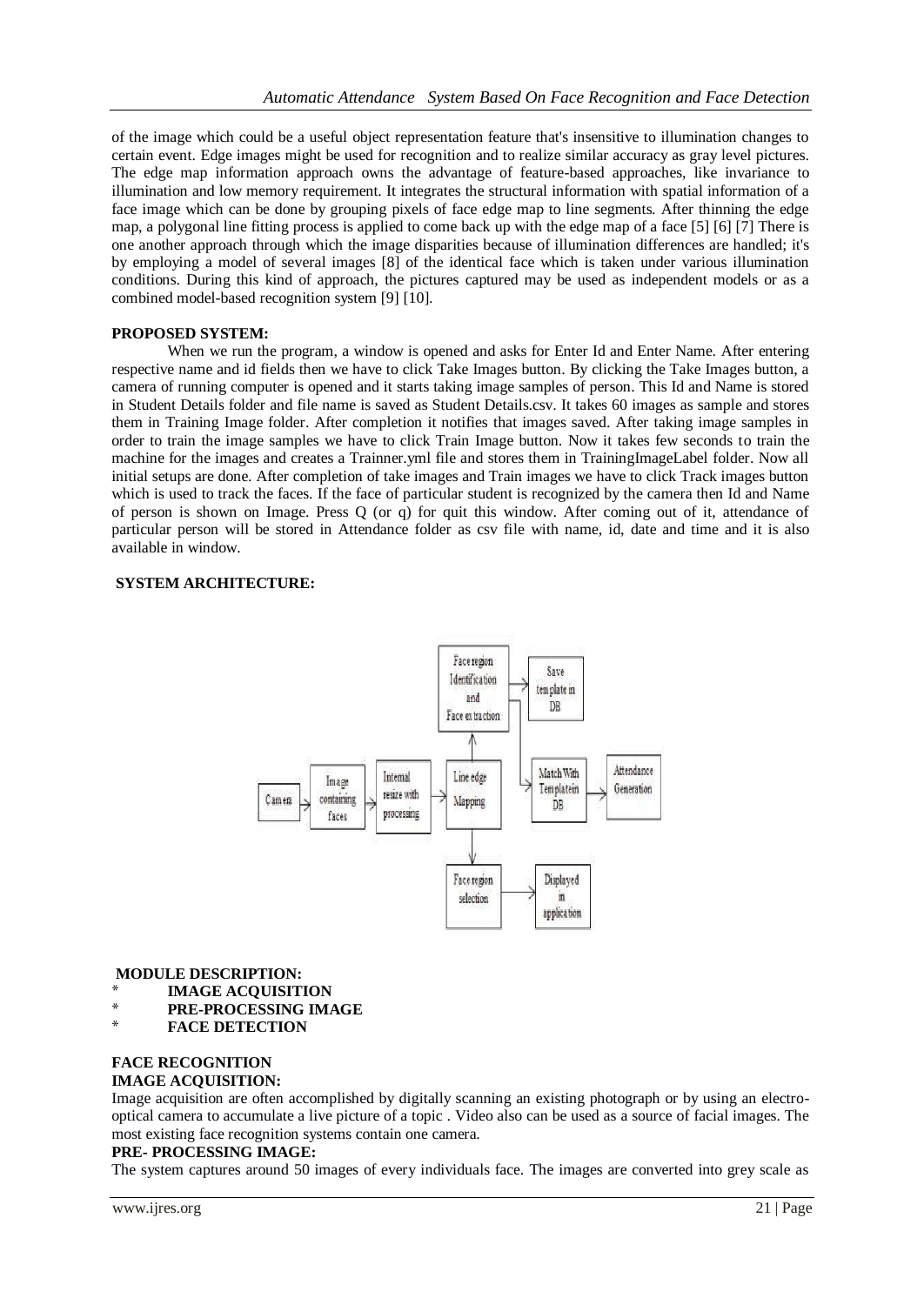LBPH operates using images in grey scale and the images are stored in a folder. The stored images will be saved with a name and ID unique to that person. In Image pre-processing HAAR CASCADE algorithm was used to train the image. HAAR CASCADE features are more useful in image processing.



### **FACE RECOGNITION:**

Facial recognition may be a way of recognizing a person's face through technology. A face recognition system uses biometrics to map countenance from a photograph or video. It compares the knowledge with a database of known faces to seek out a match. Facial recognition can help verify identity, but it also raises privacy issues.

#### **FACE DETECTION:**

Face detection may be a technology getting used during a sort of applications that identifies human faces in digital images. Face detection also refers to the psychological process by which humans locate and attend to faces during a visual scene.

IMPLEMENTATION:

#### **1 HARDWARE REQUIREMENTS**

- ❖ Hard Disk :500GB and Above
- ◆ RAM :4GB and Above
- ❖ Processor :I3 and Above<br>❖ Webcam 1
- Webcam 1

#### **3.4.2 SOFTWARE REQUIREMENTS**

- ❖ Operating System: Windows 7 , 8, 10 (64 bit)
- ◆ Software : Python<br>◆ Tools : Python 3.
- Tools : Python 3.7 IDLE, Spyder

## **SCREENSHOTS: STUDENT ATTENDANCE SYSTEM**